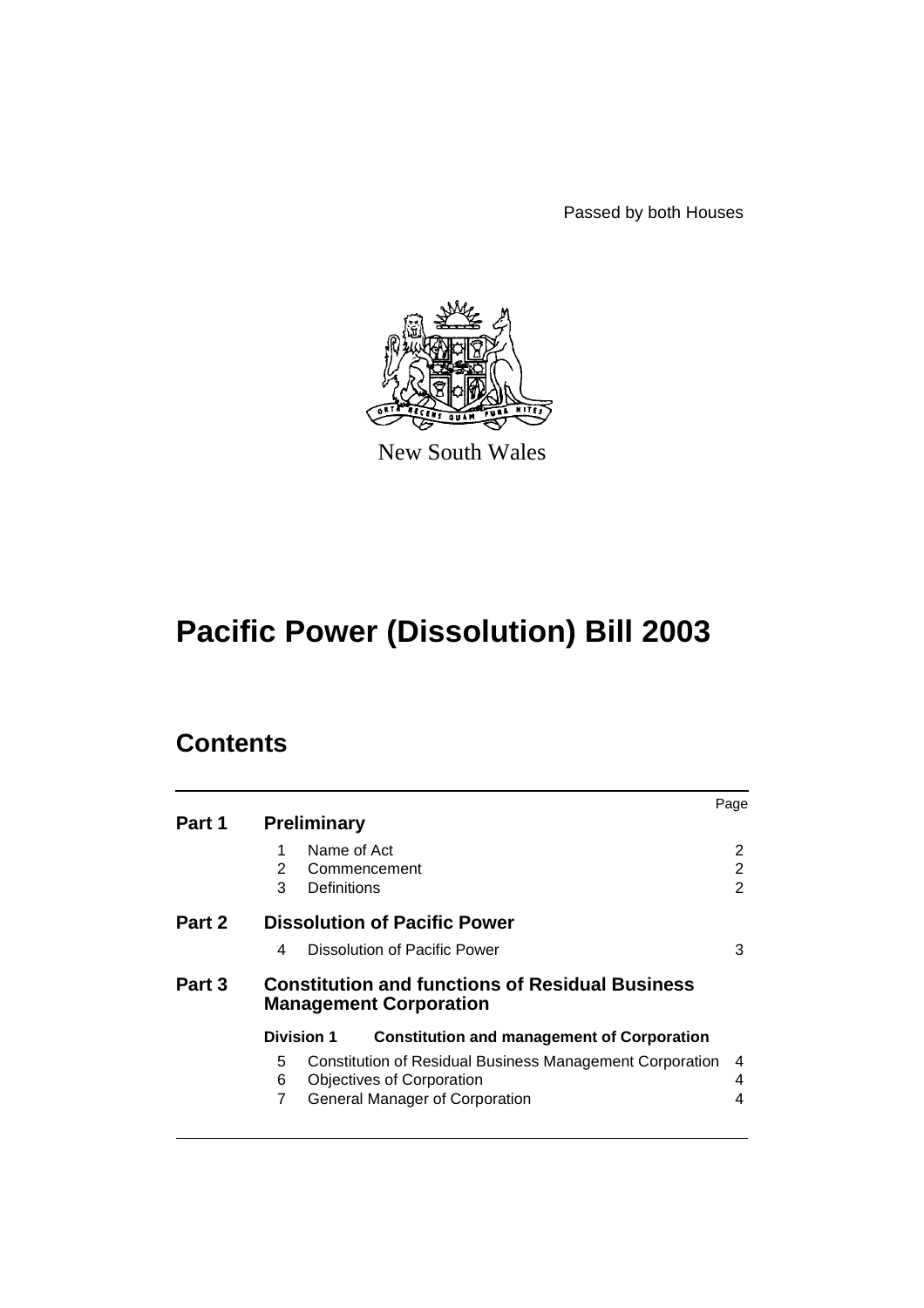**Contents** 

|                  |                                |                                                                                     | Page |
|------------------|--------------------------------|-------------------------------------------------------------------------------------|------|
|                  | 8                              | General Manager to manage and control affairs of<br>Corporation                     | 5    |
|                  | 9                              | Staff of Corporation                                                                | 5    |
|                  | 10                             | Transfer of staff of Corporation                                                    | 5    |
|                  | <b>Division 2</b>              | <b>Functions of Corporation</b>                                                     |      |
|                  | 11                             | Functions of Corporation                                                            | 6    |
|                  | 12 <sup>2</sup>                | Delegation of functions                                                             | 6    |
|                  | 13                             | Business plan of Corporation                                                        | 6    |
| Part 4           | <b>Property of Corporation</b> |                                                                                     |      |
|                  | 14                             | Property of Pacific Power to become property of Corporation                         | 8    |
|                  | 15                             | Transfer of assets, rights and liabilities of Corporation                           | 8    |
| Part 5           |                                | <b>Miscellaneous</b>                                                                |      |
|                  | 16                             | Provisions of Parts 3 and 4 are Corporations legislation<br>displacement provisions | 9    |
|                  | 17                             | Regulations                                                                         | 9    |
|                  | 18                             | Repeals                                                                             | 9    |
|                  | 19                             | Consequential amendment of other Acts and regulations                               | 9    |
|                  | 20                             | Savings and transitional provisions                                                 | 9    |
|                  | 21                             | Review of Act                                                                       | 9    |
| <b>Schedules</b> |                                |                                                                                     |      |
|                  | 1                              | Transfer of assets, rights and liabilities                                          | 10   |
|                  | $\overline{2}$                 | Repeals                                                                             | 13   |
|                  | 3                              | Amendments                                                                          | 14   |
|                  | 4                              | Savings and transitional provisions                                                 | 18   |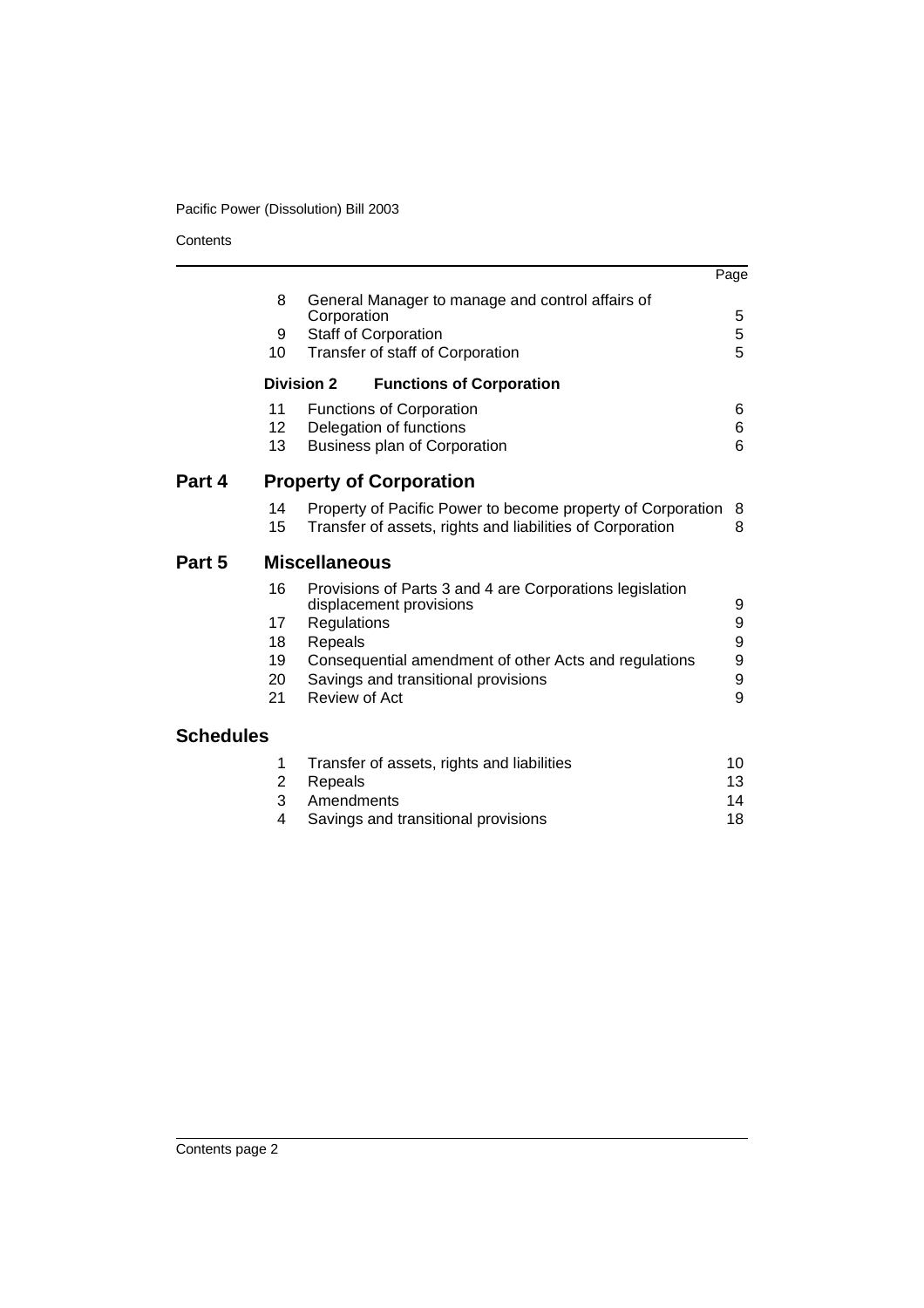*I certify that this PUBLIC BILL, which originated in the LEGISLATIVE ASSEMBLY, has finally passed the LEGISLATIVE COUNCIL and the LEGISLATIVE ASSEMBLY of NEW SOUTH WALES.*

> *Clerk of the Legislative Assembly. Legislative Assembly, Sydney, , 2003*



New South Wales

# **Pacific Power (Dissolution) Bill 2003**

Act No , 2003

An Act to dissolve Pacific Power and to constitute the Residual Business Management Corporation to manage the residual assets, rights and liabilities of Pacific Power; to provide for other consequential matters; and for other purposes.

*I have examined this Bill, and find it to correspond in all respects with the Bill as finally passed by both Houses.*

*Chairman of Committees of the Legislative Assembly.*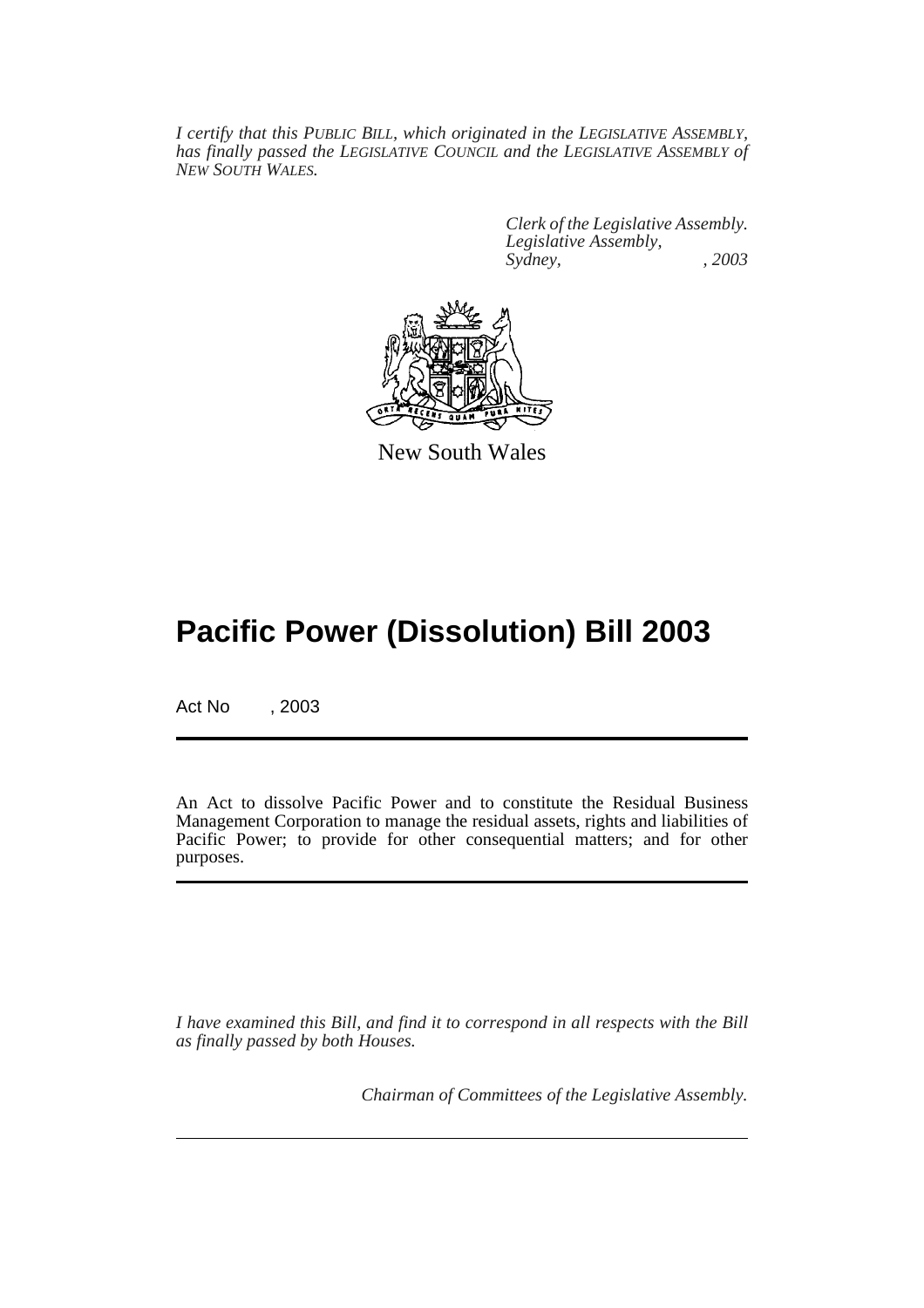# Clause 1 Pacific Power (Dissolution) Bill 2003

Part 1 Preliminary

# **The Legislature of New South Wales enacts:**

# <span id="page-3-1"></span><span id="page-3-0"></span>**Part 1 Preliminary**

# **1 Name of Act**

This Act is the *Pacific Power (Dissolution) Act 2003*.

### <span id="page-3-2"></span>**2 Commencement**

This Act commences or is taken to have commenced on 1 July 2003.

### <span id="page-3-3"></span>**3 Definitions**

(1) In this Act:

*assets* means any legal or equitable estate or interest (whether present or future and whether vested or contingent) in real or personal property of any description (including money), and includes securities, choses in action and documents.

*Corporation* means the Residual Business Management Corporation constituted by this Act.

*exercise* a function includes perform a duty.

*function* includes a power, authority or duty.

*liabilities* means any liabilities, debts and obligations (whether present or future and vested or contingent).

*Pacific Power* means the corporation established by section 5 of the *Electricity (Pacific Power) Act 1950*.

*public sector service* has the same meaning as it has in the *Public Sector Employment and Management Act 2002*.

(2) Notes included in this Act do not form part of this Act.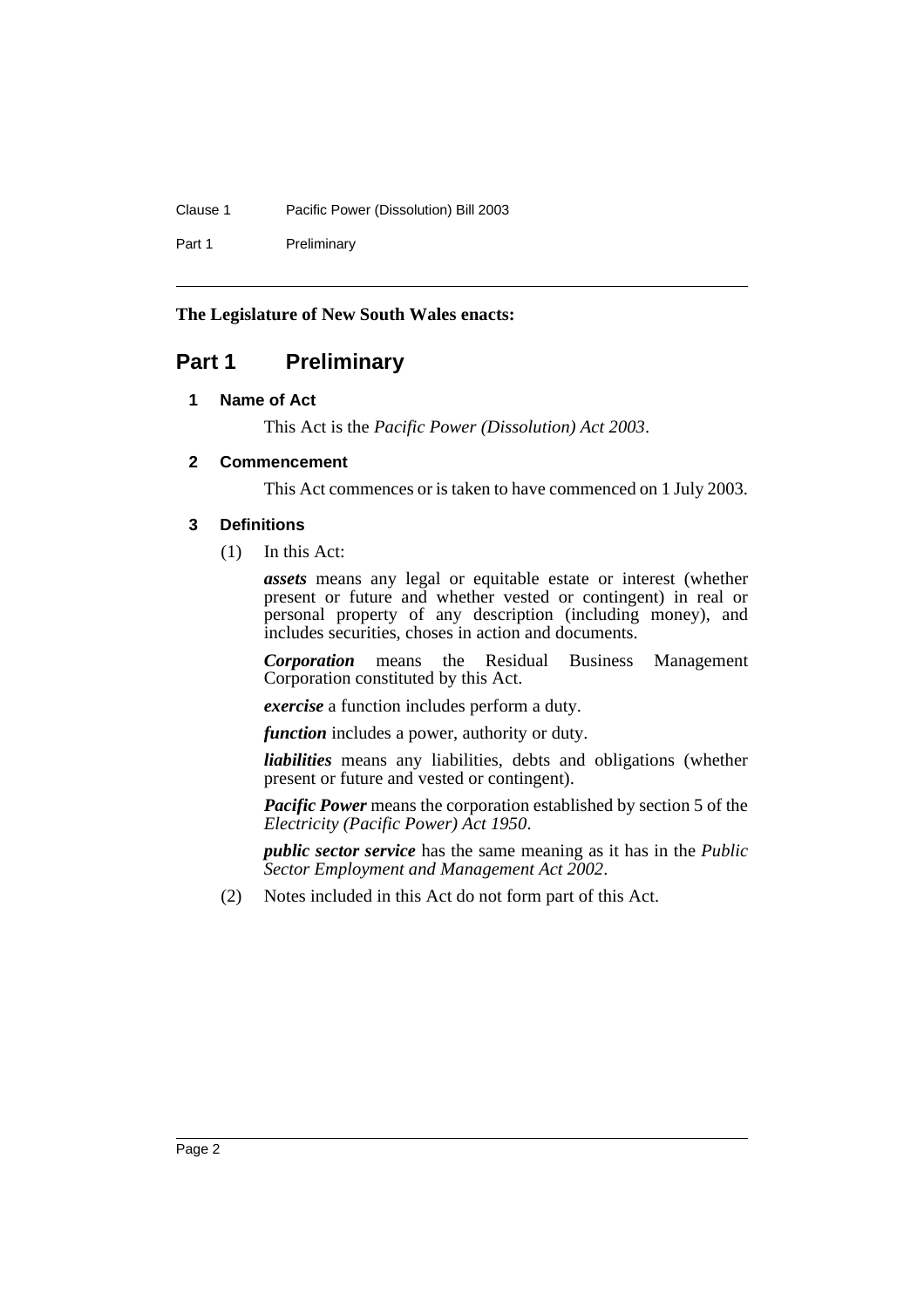| Pacific Power (Dissolution) Bill 2003 | Clause 4 |
|---------------------------------------|----------|
| Dissolution of Pacific Power          | Part 2   |
|                                       |          |

# <span id="page-4-1"></span><span id="page-4-0"></span>**Part 2 Dissolution of Pacific Power**

# **4 Dissolution of Pacific Power**

Pacific Power is dissolved.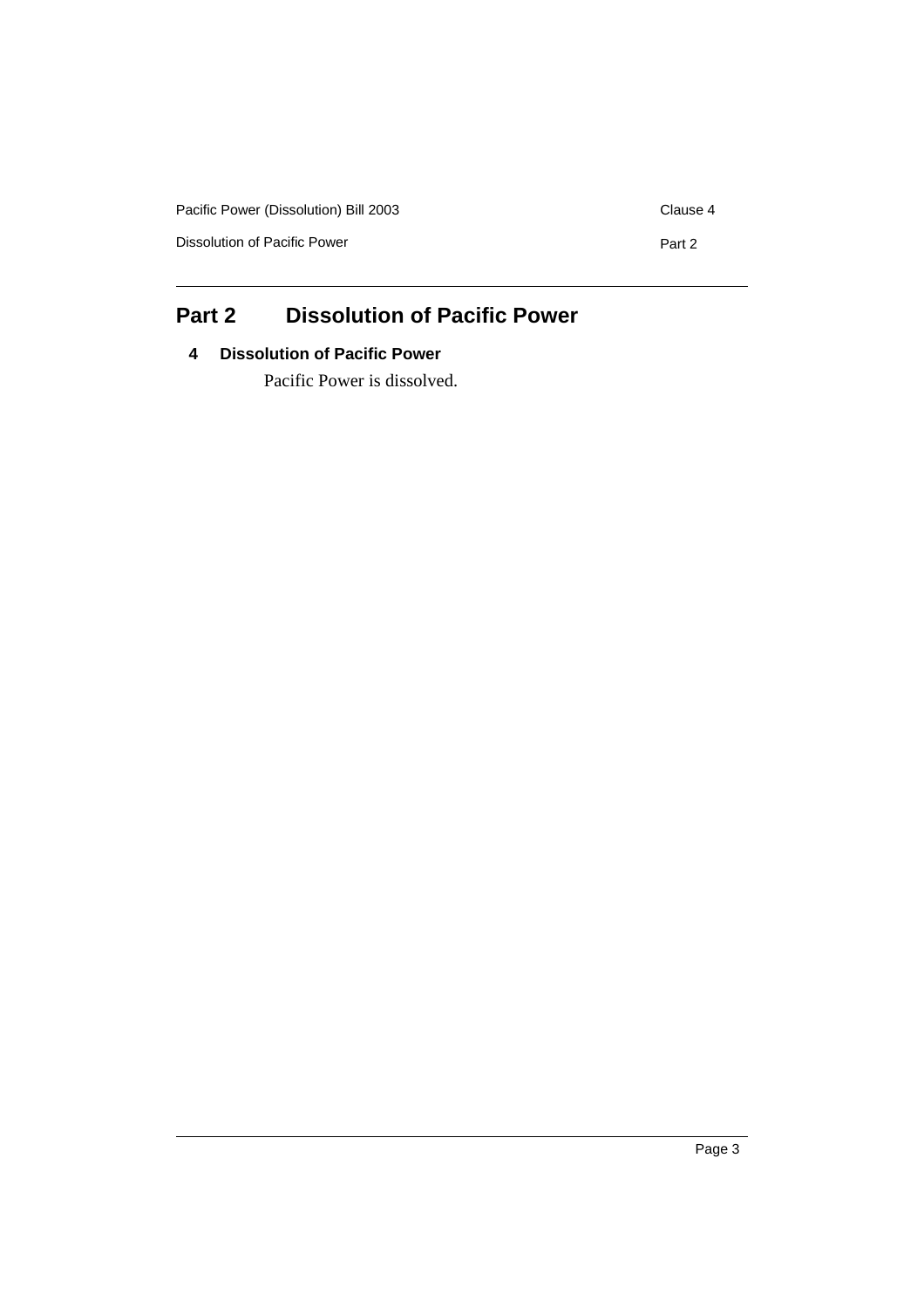| Clause 5 | Pacific Power (Dissolution) Bill 2003                                  |
|----------|------------------------------------------------------------------------|
| Part 3   | Constitution and functions of Residual Business Management Corporation |

# <span id="page-5-0"></span>**Part 3 Constitution and functions of Residual Business Management Corporation**

# <span id="page-5-2"></span><span id="page-5-1"></span>**Division 1 Constitution and management of Corporation**

# **5 Constitution of Residual Business Management Corporation**

- (1) There is constituted by this Act a corporation with the corporate name "Residual Business Management Corporation".
- (2) The Corporation is, for the purposes of any Act, a statutory body representing the Crown.

# <span id="page-5-3"></span>**6 Objectives of Corporation**

The objectives of the Corporation are as follows:

- (a) to manage its assets, rights and liabilities effectively and responsibly,
- (b) to operate at least as efficiently as any comparable business,
- (c) to minimise the risk exposure of the State arising from its activities,
- (d) to achieve the efficient and timely winding up of residual business activities.

# <span id="page-5-4"></span>**7 General Manager of Corporation**

- (1) The Minister may appoint a General Manager of the Corporation.
- (2) The employment of the General Manager is not subject to Chapter 2 of the *Public Sector Employment and Management Act 2002*.
- (3) The Minister may, from time to time, appoint a person to act in the office of the General Manager during the absence or illness of the General Manager (or during a vacancy in the office of the General Manager) and the person, while so acting, has all the functions of the General Manager and is taken to be the General Manager.
- (4) The Minister may, at any time for any or no reason and without notice, remove a person from office as General Manager or acting General Manager.
- (5) The Minister is to determine the salary and conditions of employment of the General Manager.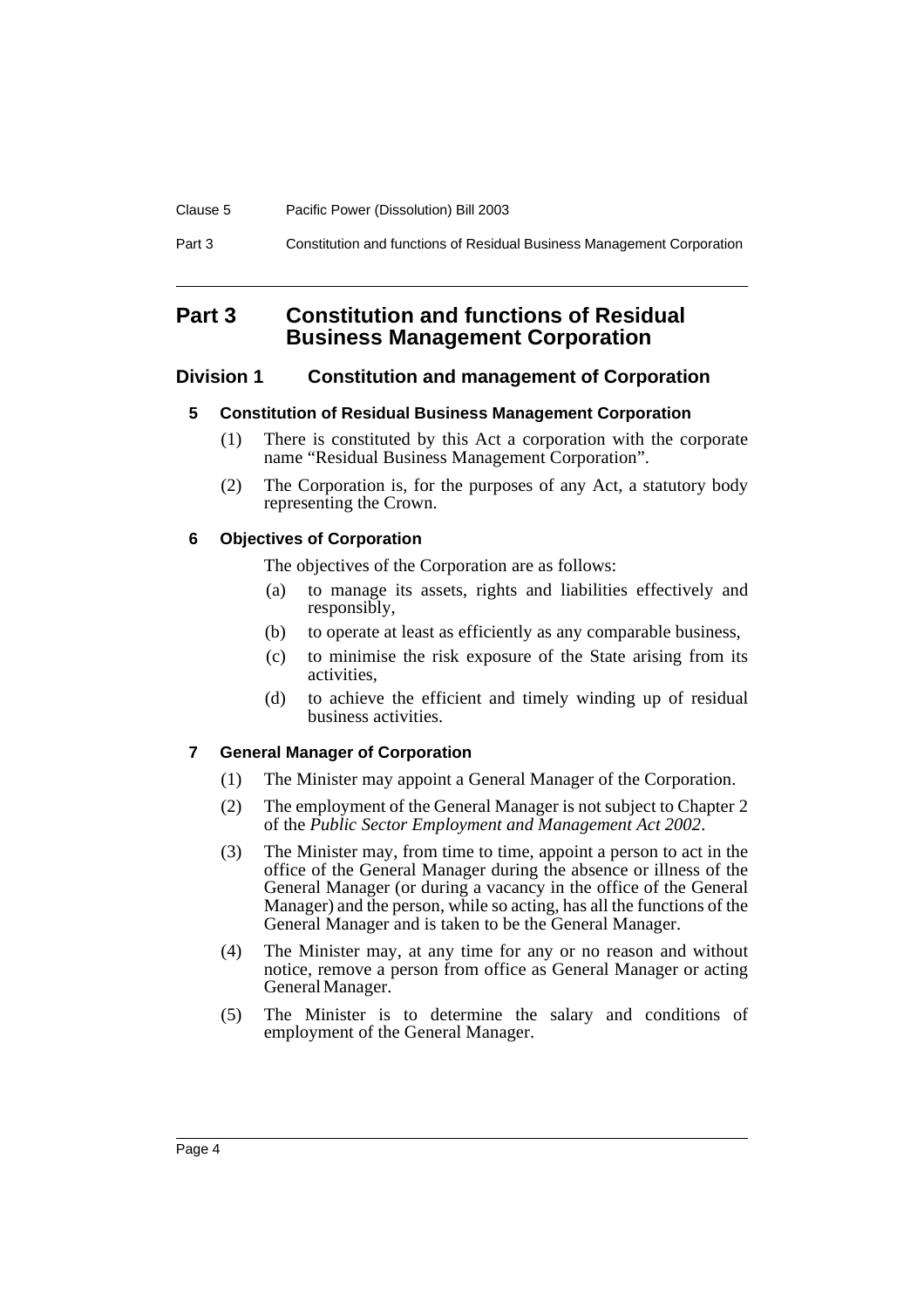Constitution and functions of Residual Business Management Corporation Part 3

(6) Nothing in this section or any other Act or law prevents the Minister from appointing a person who already holds a position in a public sector service as General Manager, in addition to any other position held by the person.

#### <span id="page-6-0"></span>**8 General Manager to manage and control affairs of Corporation**

- (1) The affairs of the Corporation are to be managed and controlled by the General Manager of the Corporation.
- (2) Any act, matter or thing done in the name of, or on behalf of, the Corporation by the General Manager is taken to have been done by the Corporation.
- (3) The General Manager is, in the exercise of the General Manager's functions, subject to the direction and control of the Minister.

#### <span id="page-6-1"></span>**9 Staff of Corporation**

- (1) The Corporation may employ such staff as it requires to exercise its functions.
- (2) The Corporation may fix the salary, wages and conditions of its staff in so far as they are not fixed by or under any other Act or law.
- (3) The Corporation may arrange for the use of the services of any staff (by secondment or otherwise) or facilities of a Government agency or any other public or local authority.
- (4) Any staff of whose services the Corporation makes use is taken to be staff of the Corporation for the purposes of this Act and any other Act that confers functions on the Corporation.

#### <span id="page-6-2"></span>**10 Transfer of staff of Corporation**

- (1) The Minister may direct, by order in writing, that any specified staff members of the Corporation be transferred to a public sector service, or a State owned corporation, specified in the order.
- (2) Sections 87 (3) (a) and 89 and Division 2 of Part 3.2 of the *Public Sector Employment and Management Act 2002* apply to a transfer under this section from the Corporation to a public sector service in the same way that they apply to a transfer under section 87 of that Act from the service of a public sector agency to another public sector agency.

**Note.** The provisions referred to in subsection (2) provide for the retention of existing remuneration and leave entitlements for transferred officers.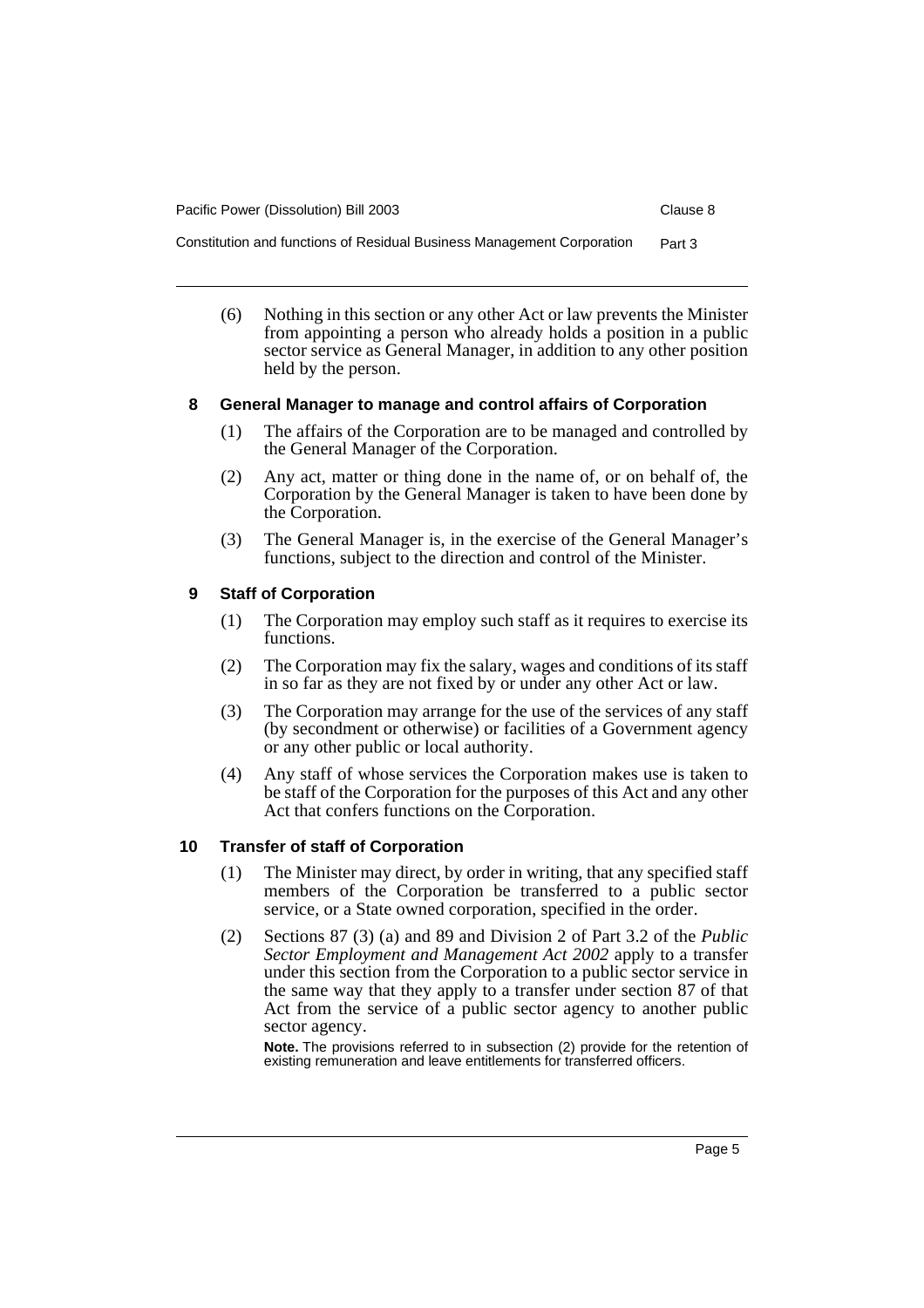#### Clause 11 Pacific Power (Dissolution) Bill 2003

Part 3 Constitution and functions of Residual Business Management Corporation

(3) A member of staff transferred to a State owned corporation under this section is (until other provision is duly made under any Act or law) to be employed in accordance with any relevant statutory provisions, awards, agreements and determinations that would have applied to the staff member had the staff member not been transferred but remained a staff member of the Corporation.

### <span id="page-7-0"></span>**Division 2 Functions of Corporation**

#### <span id="page-7-1"></span>**11 Functions of Corporation**

- (1) The Corporation has the following functions:
	- (a) to hold on behalf of the State, retain, transfer or dispose of assets, rights and liabilities transferred to it by or under this or any other Act,
	- (b) to carry on any business or activity that relates to the assets, rights and liabilities transferred to it or that is incidental or ancillary to the assets, rights or liabilities,
	- (c) to develop and manage land transferred to it under this Act or otherwise acquired by it,
	- (d) for the purpose of exercising its functions, to enter into any contracts or arrangements for the carrying out of any works or the performance of services or the supply of goods or materials,
	- (e) to do any other thing that is supplemental or incidental to the exercise of its functions,
	- (f) any other functions conferred or imposed on it by or under this or any other Act.
- (2) The Corporation may exercise its functions within or outside New South Wales.

#### <span id="page-7-2"></span>**12 Delegation of functions**

The Corporation may, with the approval of the Minister, delegate to any person the exercise of its functions, other than this power of delegation.

#### <span id="page-7-3"></span>**13 Business plan of Corporation**

(1) The Corporation must prepare and submit to the Minister a business plan not later than 3 months after the commencement of each financial year of the Corporation.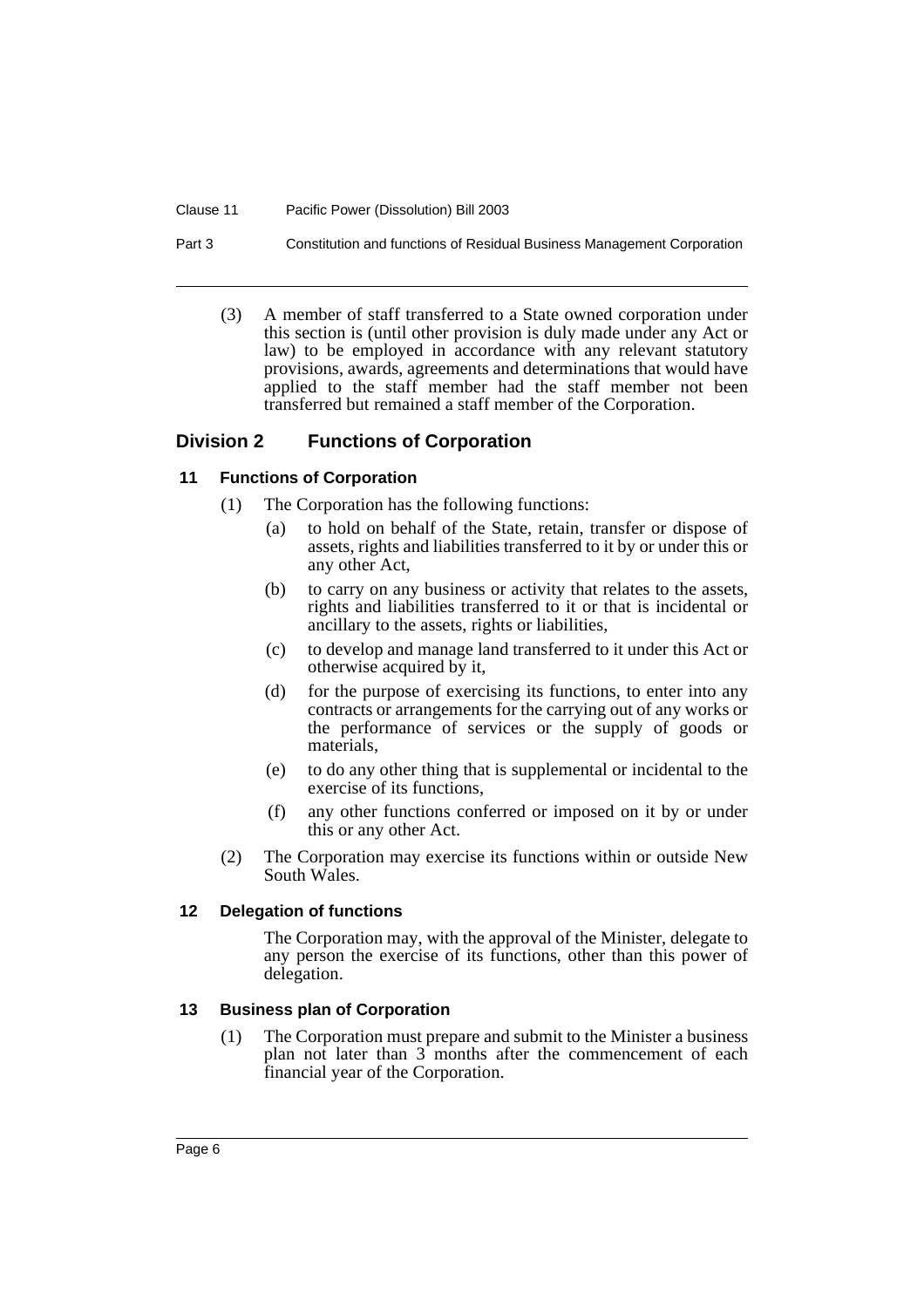

- (2) The business plan must specify:
	- (a) the strategy that the Corporation intends to adopt to further its objectives, and
	- (b) the nature and scope of the activities proposed to be undertaken by the Corporation, and
	- (c) any other matters required by the Minister.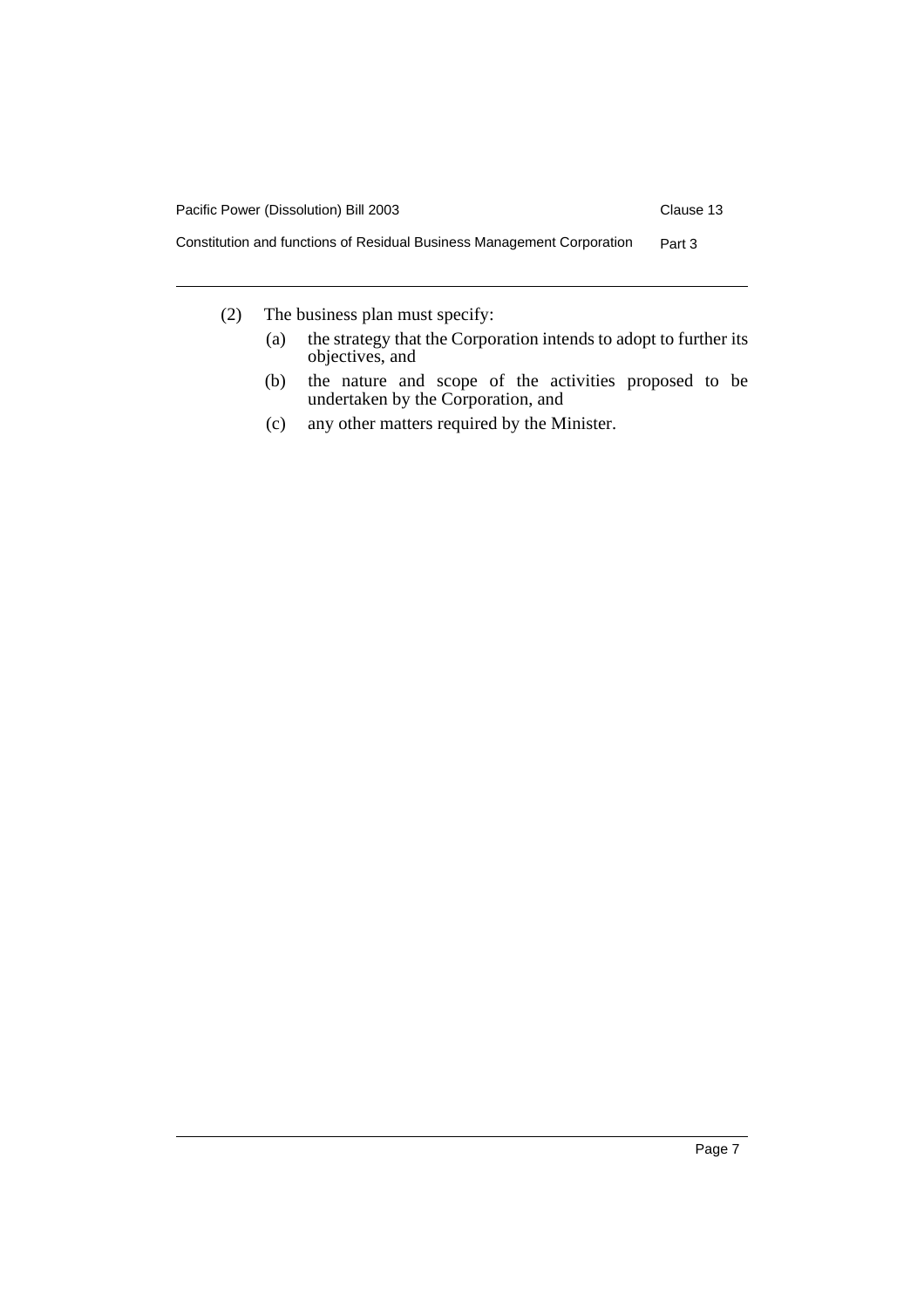Part 4 Property of Corporation

# <span id="page-9-0"></span>**Part 4 Property of Corporation**

#### <span id="page-9-1"></span>**14 Property of Pacific Power to become property of Corporation**

- (1) On the dissolution of Pacific Power, the assets, rights and liabilities of Pacific Power immediately before that dissolution become the assets, rights and liabilities of the Corporation.
- (2) This section does not apply to or in respect of a guarantee taken to have been entered into by the Treasurer under clause 6 of Schedule 4.

### <span id="page-9-2"></span>**15 Transfer of assets, rights and liabilities of Corporation**

- (1) The Minister may, by order in writing, transfer to a State owned corporation, a subsidiary of the Corporation, the Crown, a local authority or any other person or body acting on behalf of the Crown specified in the order any assets, rights or liabilities of the Corporation.
- (2) The Minister may, by further order under this section, further transfer any assets, rights or liabilities previously transferred under this section.
- (3) An order under this section may be subject to specified terms and conditions.
- (4) Schedule 1 applies to the transfer of assets, rights and liabilities under this section.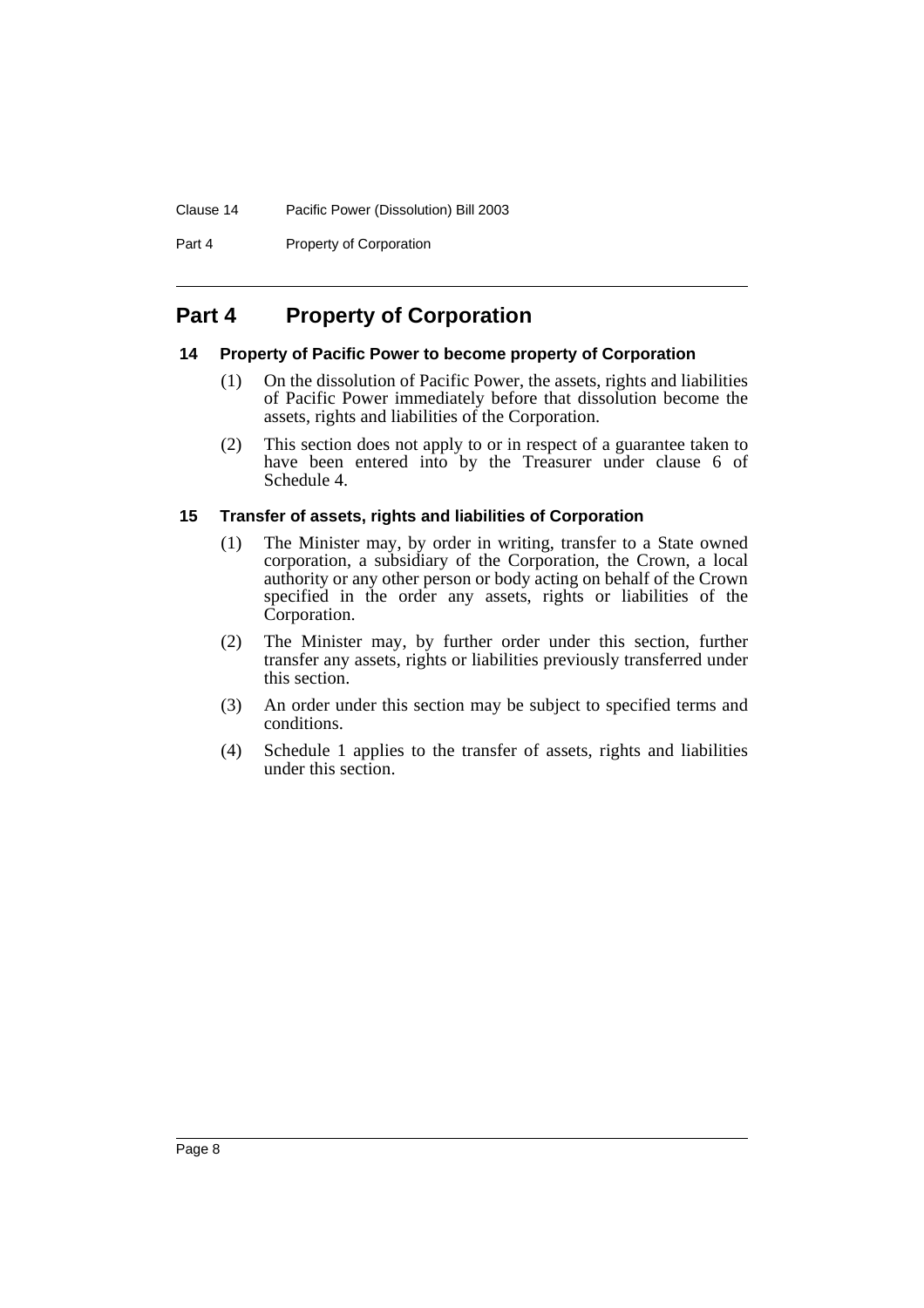Pacific Power (Dissolution) Bill 2003 Clause 16

Miscellaneous Part 5

# <span id="page-10-0"></span>**Part 5 Miscellaneous**

#### <span id="page-10-1"></span>**16 Provisions of Parts 3 and 4 are Corporations legislation displacement provisions**

The provisions of Parts 3 and 4 are declared to be Corporations legislation displacement provisions for the purposes of section 5G of the *Corporations Act 2001* of the Commonwealth in relation to the whole of the Corporations legislation generally.

**Note.** Section 5G (11) of the Corporations Act 2001 of the Commonwealth provides that if a State law declares a provision of a State law to be a Corporations legislation displacement provision, any provision of the Corporations legislation with which the State legislation would otherwise be inconsistent does not apply to the extent necessary to avoid the inconsistency.

#### <span id="page-10-2"></span>**17 Regulations**

The Governor may make regulations, not inconsistent with this Act, for or with respect to any matter that by this Act is required or permitted to be prescribed or that is necessary or convenient to be prescribed for carrying out or giving effect to this Act.

#### <span id="page-10-3"></span>**18 Repeals**

The Acts and Regulation specified in Schedule 2 are repealed.

#### <span id="page-10-4"></span>**19 Consequential amendment of other Acts and regulations**

Each Act and regulation specified in Schedule 3 is amended as set out in that Schedule.

#### <span id="page-10-5"></span>**20 Savings and transitional provisions**

Schedule 4 has effect.

#### <span id="page-10-6"></span>**21 Review of Act**

- (1) The Minister is to review this Act to determine whether the policy objectives of the Act remain valid and whether the terms of the Act remain appropriate for securing those objectives.
- (2) The review is to be undertaken as soon as possible after the period of 5 years from the date of assent to this Act.
- (3) A report on the outcome of the review is to be tabled in each House of Parliament within 12 months after the end of the period of 5 years.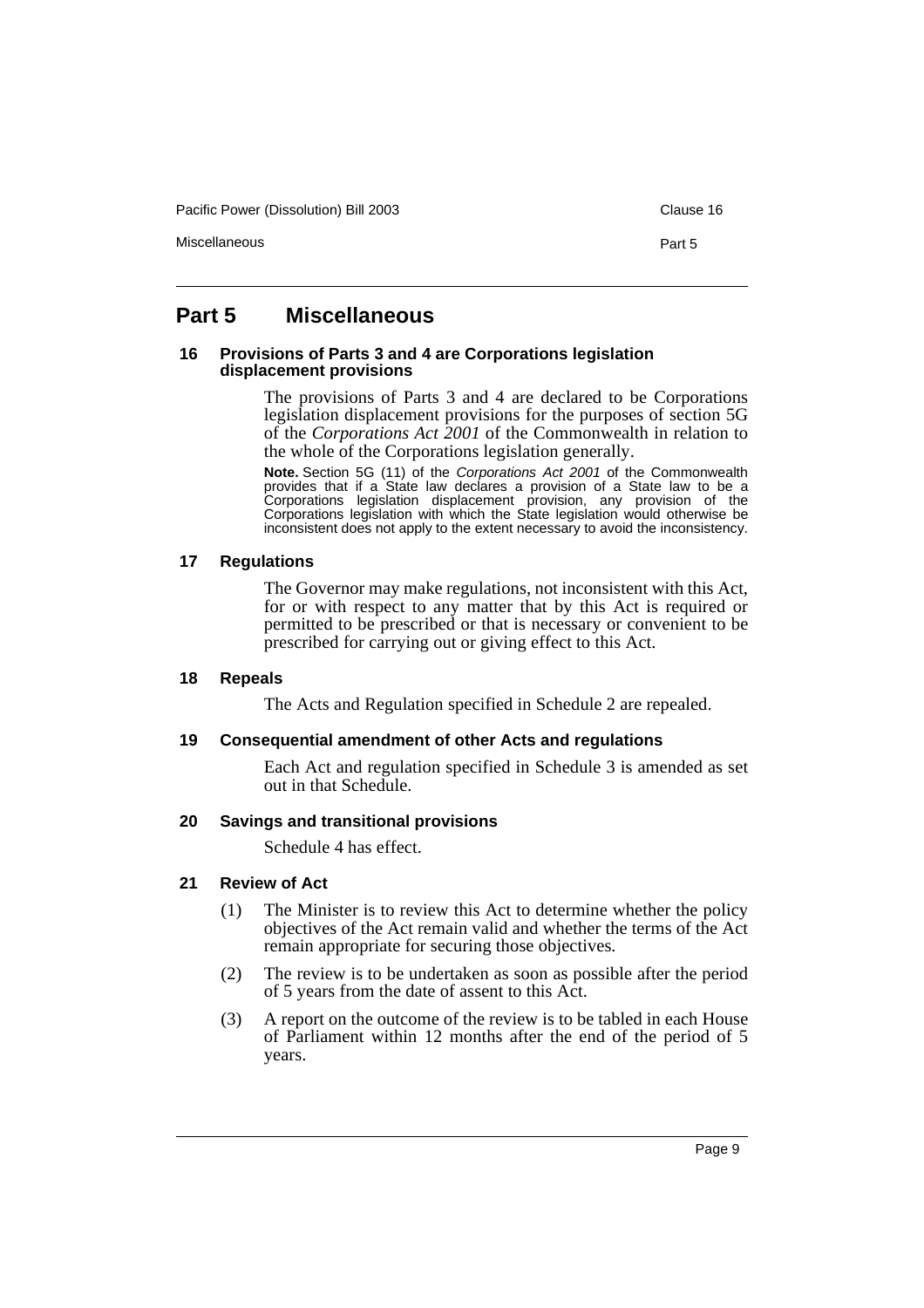Schedule 1 Transfer of assets, rights and liabilities

# <span id="page-11-0"></span>**Schedule 1 Transfer of assets, rights and liabilities**

(Section 15)

#### **1 Definitions**

In this Schedule:

*registration authority* means a person or body that has functions under any law in connection with the keeping of a register in respect of assets, rights or liabilities.

*transfer order* means an order made under section 15.

*transferee* means the person or body to whom any assets, rights or liabilities are transferred under a transfer order.

*transferor* means the person or body from whom any assets, rights or liabilities are transferred under a transfer order.

#### **2 Vesting of assets, rights and liabilities in transferee**

When any assets, rights or liabilities are transferred under a transfer order, the following provisions have effect (subject to the transfer order):

- (a) the assets vest in the transferee by virtue of this clause without the need for any conveyance, transfer, assignment or assurance,
- (b) the rights and liabilities become, by virtue of this clause, the rights and liabilities of the transferee,
- (c) all proceedings relating to the assets, rights or liabilities commenced before the transfer by or against the transferor or a predecessor of the transferor and pending immediately before the transfer are taken to be proceedings pending by or against the transferee,
- (d) any act, matter or thing done or omitted to be done in relation to the assets, rights or liabilities before the transfer by, to or in respect of the transferor is (to the extent that the act, matter or thing has any force or effect) taken to have been done or omitted by, to or in respect of the transferee,
- (e) a reference in any other Act, in any instrument made under any other Act or in any document of any kind to the transferor or predecessor of the transferor is (to the extent that it relates to those assets, rights or liabilities but subject to the regulations), to be read as, or as including, a reference to the transferee.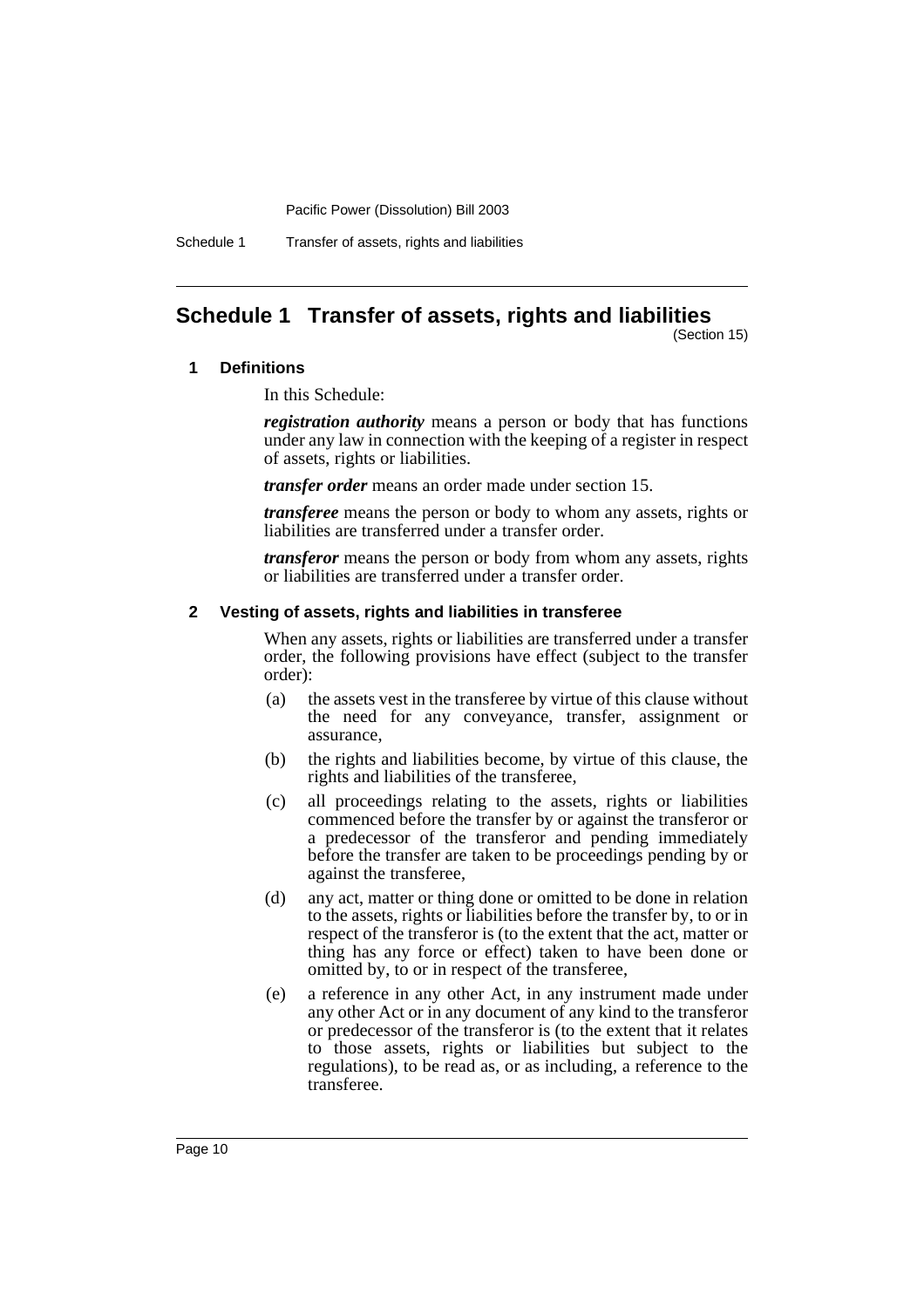#### **3 Consideration for vesting**

A transfer order may specify the consideration for which a transfer to which it applies is made and the value or values at which the assets, rights or liabilities are transferred.

#### **4 Date of vesting**

A transfer order takes effect on the date it is made or on such other date as may be specified in the order.

#### **5 Transfer of interests in land**

- (1) A transfer order may transfer an interest in respect of land vested in the transferor without transferring the whole of the interests of the transferor in that land.
- (2) If the interest transferred is not a separate interest, the order operates to create the interest transferred in such terms as are specified in the order.
- (3) This clause does not limit any other provision of this Act.

# **6 Confirmation of vesting**

- (1) The Minister may by order in writing confirm a transfer of assets, rights or liabilities by operation of Part 4.
- (2) Such an order is evidence of the transfer.

# **7 Certification to registration authorities**

- (1) The Minister, or a transferee under a transfer order, may lodge with a registration authority a certificate certifying as to such information as may reasonably be required by the registration authority to enable the registration authority to exercise any function of the authority arising in connection with the transfer of any asset, right or liability pursuant to the transfer order.
- (2) The certificate is to be accepted and acted on by the registration authority and, despite any other law, the registration authority is not entitled to require that the information concerned be provided to it in any particular form or in any particular manner.
- (3) No fee or charge is payable by the transferee to a registration authority for or in respect of the exercise of any function by the registration authority in connection with the transfer of an asset, right or liability by operation of Part 4.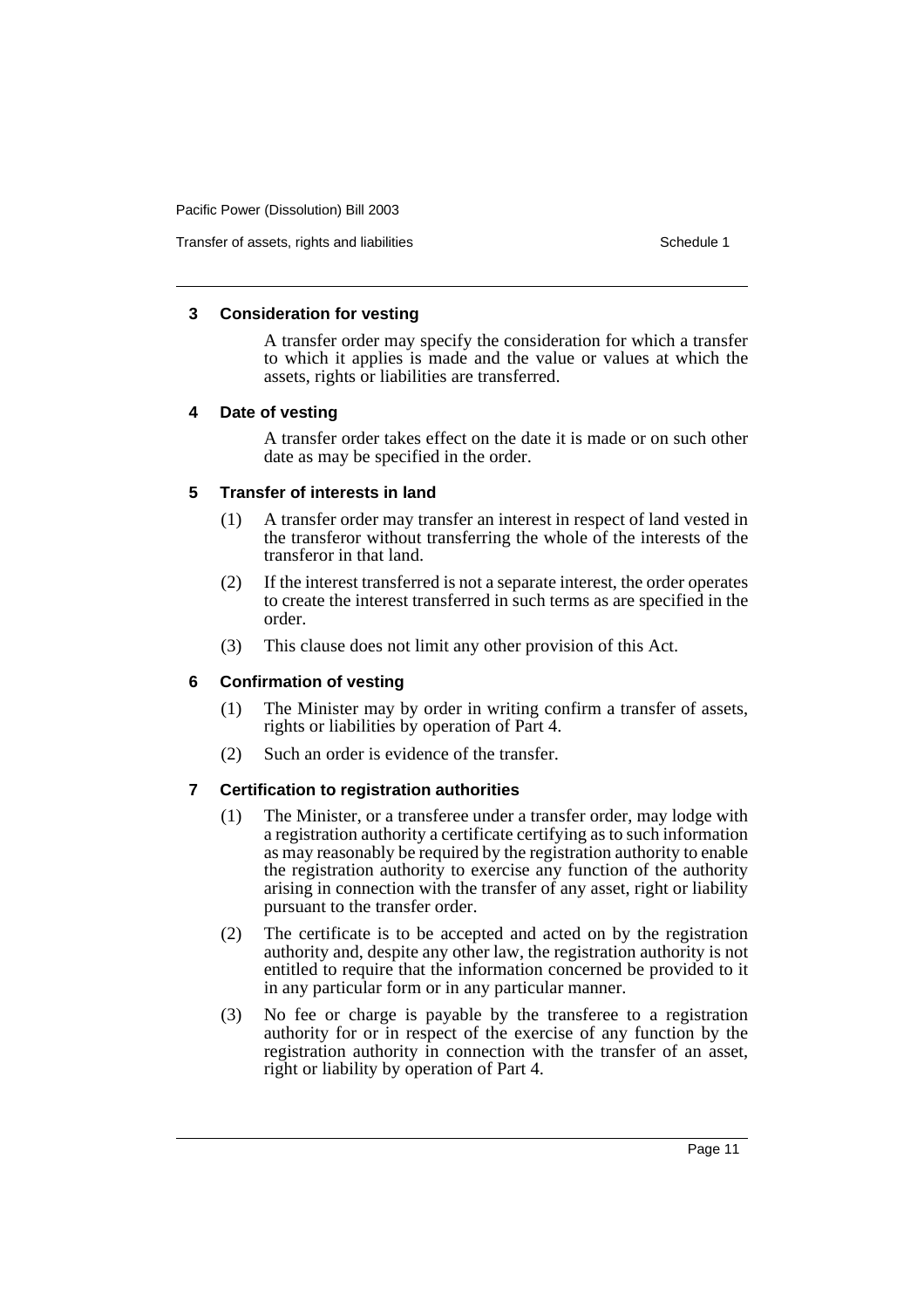Schedule 1 Transfer of assets, rights and liabilities

#### **8 Evidence of orders and certificates**

A document purporting to be a transfer order or an order or certificate given under a provision of this Act is, unless the contrary is established, taken to be such an order or certificate and to have been properly made.

#### **9 Exemption from duty**

Duty under the *Duties Act 1997* is not chargeable in respect of:

- (a) a transfer of assets, rights or liabilities by operation of Part 4, or
- (b) anything certified by the Minister as having been done in consequence of such a transfer (for example, the transfer or registration of an interest in land).

#### **10 Operation of section 15 and Schedule**

- (1) The operation of section 15 and this Schedule is not to be regarded:
	- (a) as a breach of contract or confidence or otherwise as a civil wrong, or
	- (b) as a breach of any contractual provision prohibiting, restricting or regulating the assignment or transfer of assets, rights or liabilities, or
	- (c) as giving rise to any remedy by a party to an instrument, or as causing or permitting the termination of any instrument, because of a change in the beneficial or legal ownership of any asset, right or liability.
- (2) The operation of section 15 and this Schedule is not to be regarded as an event of default under any contract or other instrument.
- (3) No attornment to the transferee by a lessee from the transferor is required.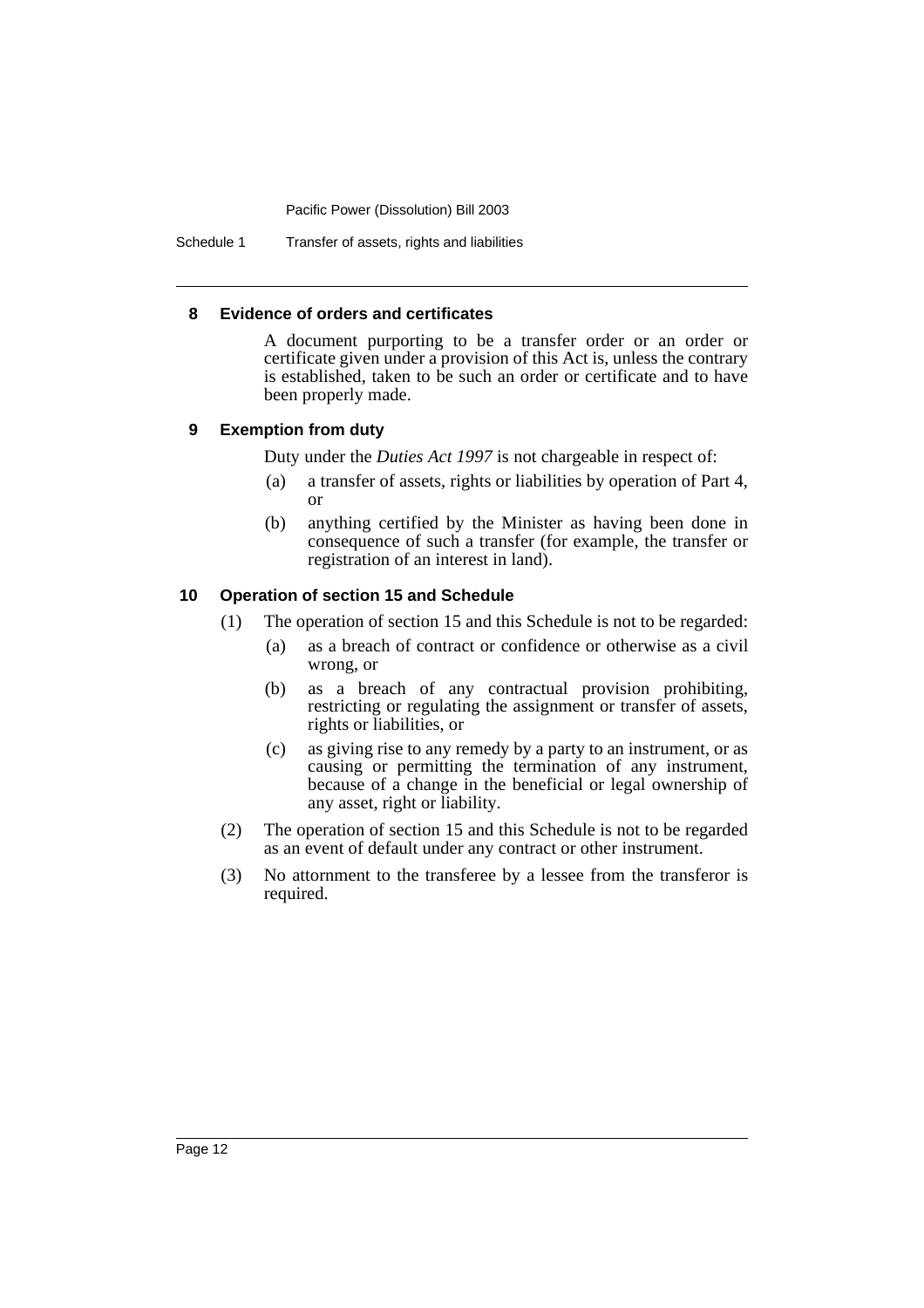Repeals Schedule 2

# <span id="page-14-0"></span>**Schedule 2 Repeals**

(Section 18)

*Electricity Commission (Amendment) Act 1982* No 63 *Electricity Commission (Amendment) Act 1987* No 105 *Electricity Commission (Amendment) Act 1989* No 3 *Electricity Commission (Appeal Tribunal) Amendment Act 1980* No 43 *Electricity Commission (Balmain Electric Light Company Purchase) Act 1950* No 40 *Electricity Commission (State Coal Mines) Act 1973* No 37 *Electricity Commission (Transfer of Reticulation Works) Act 1957* No 43

*Electricity (Pacific Power) Act 1950* No 22

*Electricity (Pacific Power) (Savings and Transitional) Regulation 1995*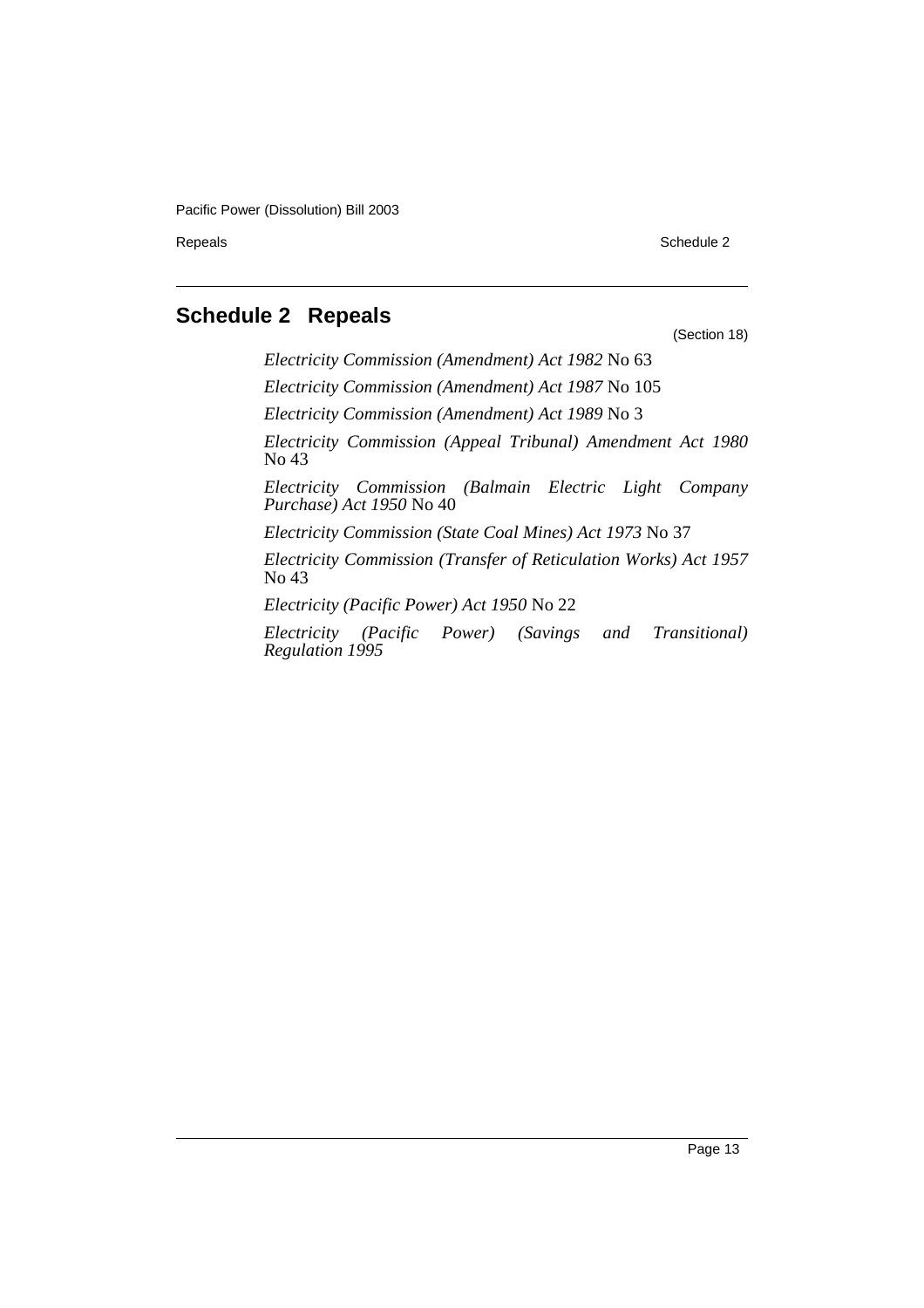Schedule 3 Amendments

# <span id="page-15-0"></span>**Schedule 3 Amendments**

(Section 19)

# **3.1 Anti-Discrimination Act 1977 No 48**

### **Section 49ZU Application of Part**

Omit section 49ZU (1) (c). Insert instead:

(c) 1 January 1993—persons who are employed in the public sector in fire fighting or fire prevention,

# **3.2 Attachment of Wages Limitation Act 1957 No 28**

### **Schedule**

Omit "Pacific Power".

# **3.3 Dams Safety Act 1978 No 96**

# **[1] Section 8 Members**

Omit "8" from section 8 (1). Insert instead "9".

# **[2] Section 8 (2) (a) and (a1)**

Omit section 8 (2) (a). Insert instead:

- (a) a person nominated by Snowy Hydro Limited,
- (a1) a person nominated by the portfolio Minister under the *State Owned Corporations Act 1989* for the electricity generators that are State owned corporations under that Act,

# **3.4 Electricity Safety Act 1945 (1946 No 13)**

# **[1] Section 4 Definitions**

Omit paragraph (a) of the definition of *Electricity supply authority* in section  $4(1)$ .

# **[2] Section 4 (1), definition of "Pacific Power"**

Omit the definition.

# **[3] Section 14A Application of Part**

Omit "Pacific Power or" wherever occurring.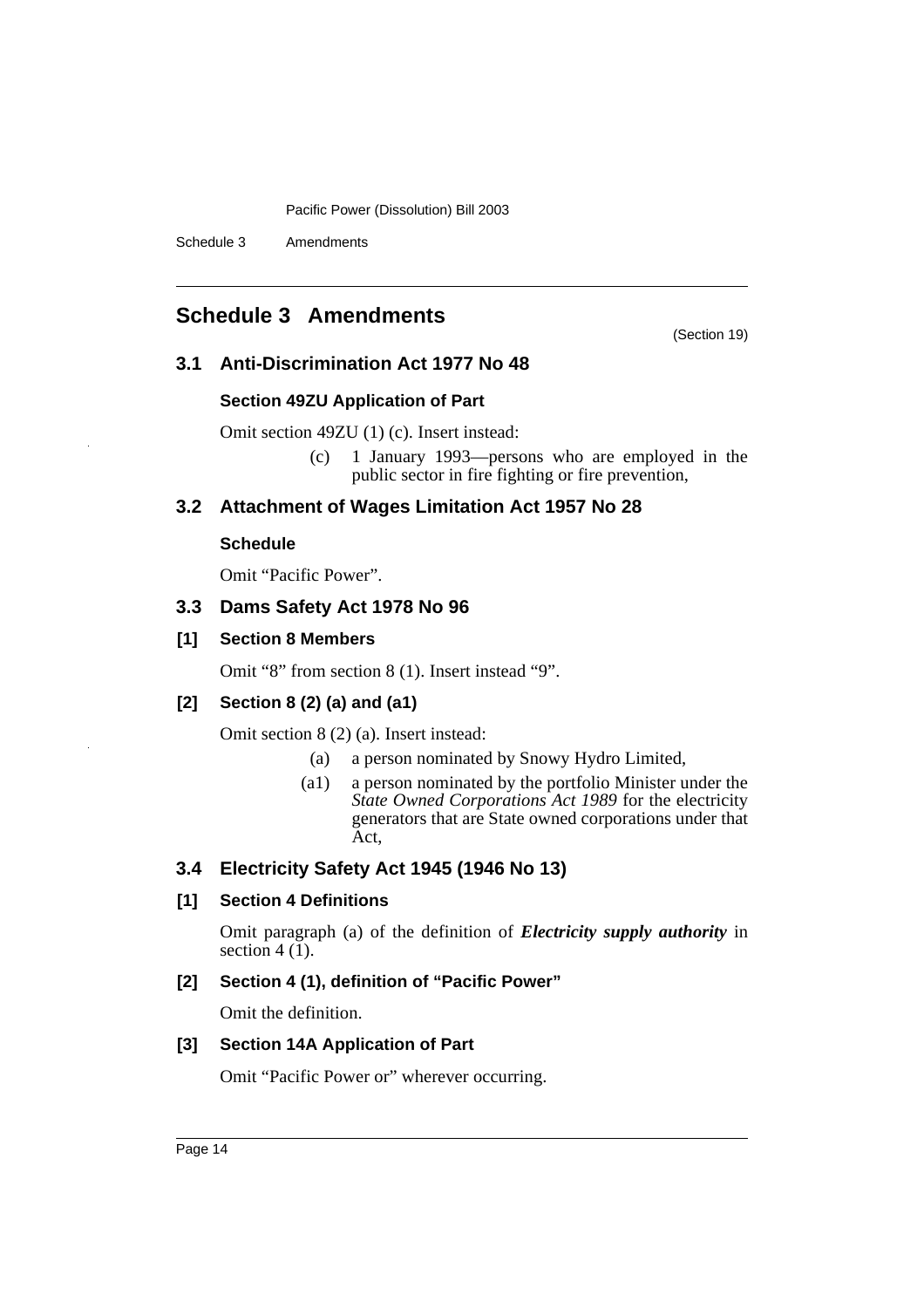Amendments **Schedule 3** 

**[4] Section 15 Electricity Development Fund** Omit ", Pacific Power" from section 15 (2) (a).

# **[5] Section 37 Regulations**

Omit "(other than by Pacific Power)" from section 37 (2) (dd).

- **3.5 Energy Services Corporations Act 1995 No 95**
- **[1] Schedule 3 Transfer of staff, assets, rights and liabilities** Omit "3," from clause 1 (1).
- **[2] Schedule 5 Savings, transitional and other provisions**  Omit Division 1 of Part 2.

# **[3] Schedule 5, clause 16**

Omit "Pacific Power," from clause 16 (3).

# **3.6 First State Superannuation Act 1992 No 100**

# **Schedule 1 Employers**

Omit "Pacific Power".

Insert instead "Residual Business Management Corporation".

# **3.7 Freedom of Information Regulation 2000**

# **Schedule 1 Principal offices**

Omit the matter relating to Pacific Power.

Insert in appropriate order:

Residual Business Management Corporation General Manager

# **3.8 Government and Related Employees Appeal Tribunal Act 1980 No 39**

# **Schedule 4 Employing authorities**

Omit "Pacific Power.".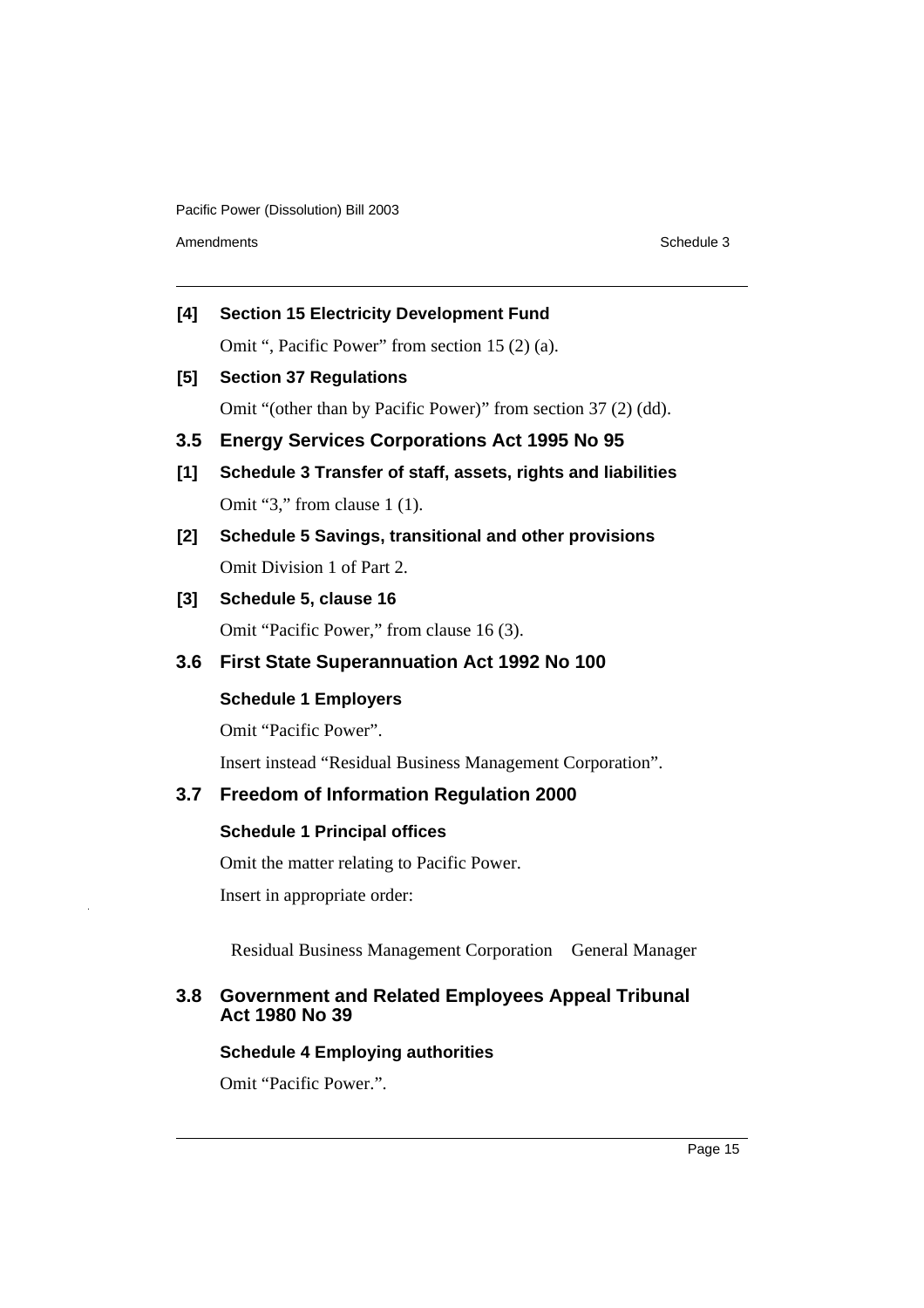Schedule 3 Amendments

### **3.9 Public Authorities (Financial Arrangements) Regulation 2000**

# **[1] Schedule 2 Authorities having Part 3 investment powers**  Omit "Pacific Power".

# **[2] Schedule 3 Authorities having Part 4 investment powers**

Insert in appropriate order "Residual Business Management Corporation".

# **[3] Schedule 4 Authorities specifically included**

Omit "Pacific Power (Subsidiary No. 1) Pty Ltd.".

# **3.10 Public Finance and Audit Act 1983 No 152**

# **Schedule 2 Statutory bodies**

Omit "Pacific Power".

Insert in appropriate order "Residual Business Management Corporation".

# **3.11 Public Sector Employment and Management Act 2002 No 43**

# **[1] Section 133 Declared authorities to which Part applies**

Omit "Pacific Power" from the Table to the section.

# **[2] Schedule 2 Executive positions (other than non-statutory SES positions)**

Omit "Chief Executive of Pacific Power" from Part 2.

# **3.12 State Authorities Non-contributory Superannuation Act 1987 No 212**

# **Schedule 1 Employers**

Omit "Pacific Power" from Part 1.

Insert instead "Residual Business Management Corporation".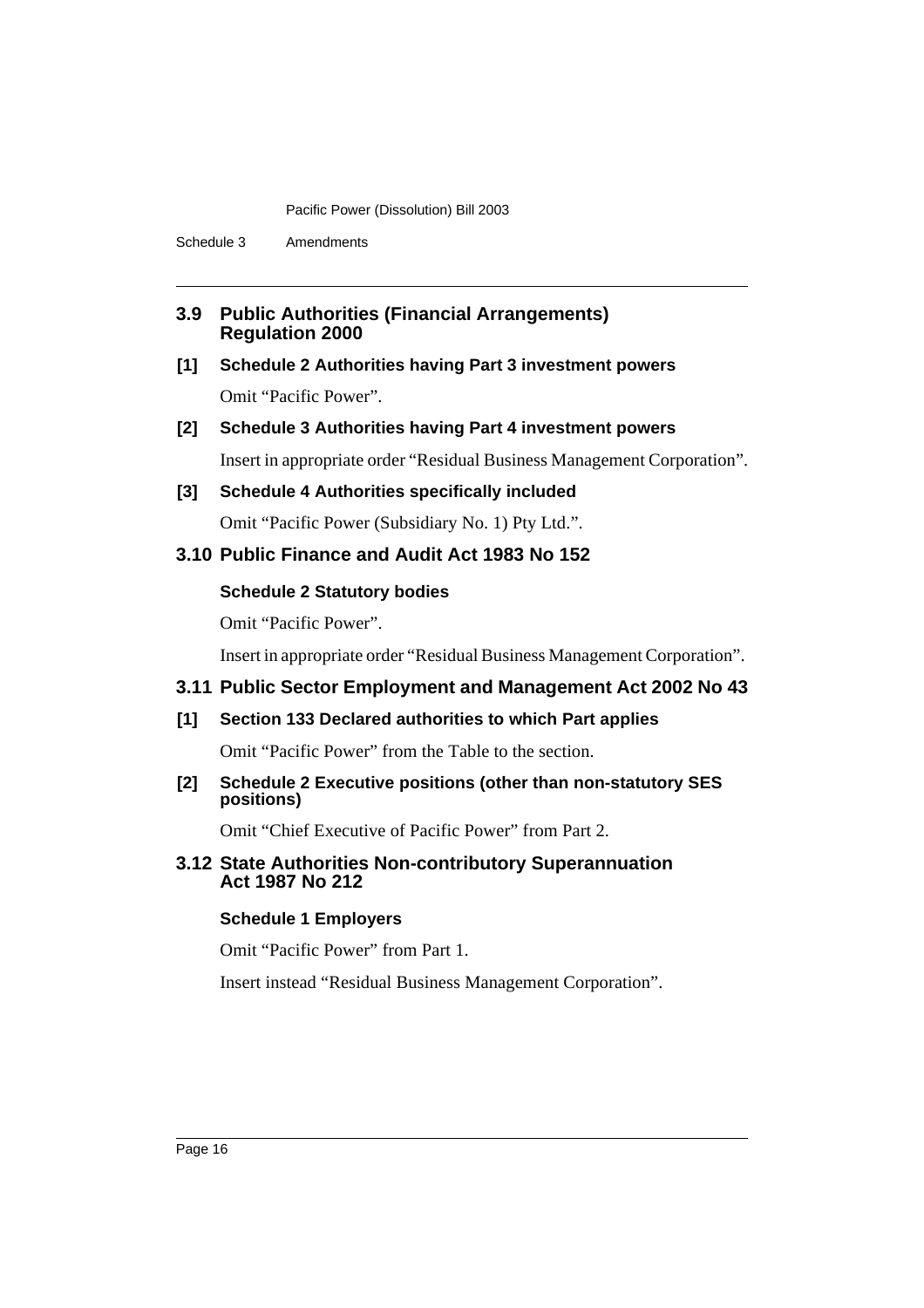Amendments **Schedule 3** Schedule 3

# **3.13 State Authorities Superannuation Act 1987 No 211**

# **Schedule 1 Employers**

Omit "Pacific Power" from Part 1.

Insert instead "Residual Business Management Corporation".

# **3.14 Superannuation Act 1916 No 28**

# **[1] Schedule 3 List of employers**

Omit "Pacific Power" from Part 1.

Insert instead "Residual Business Management Corporation".

# **[2] Schedule 26**

Omit "Pacific Power" from Part 1.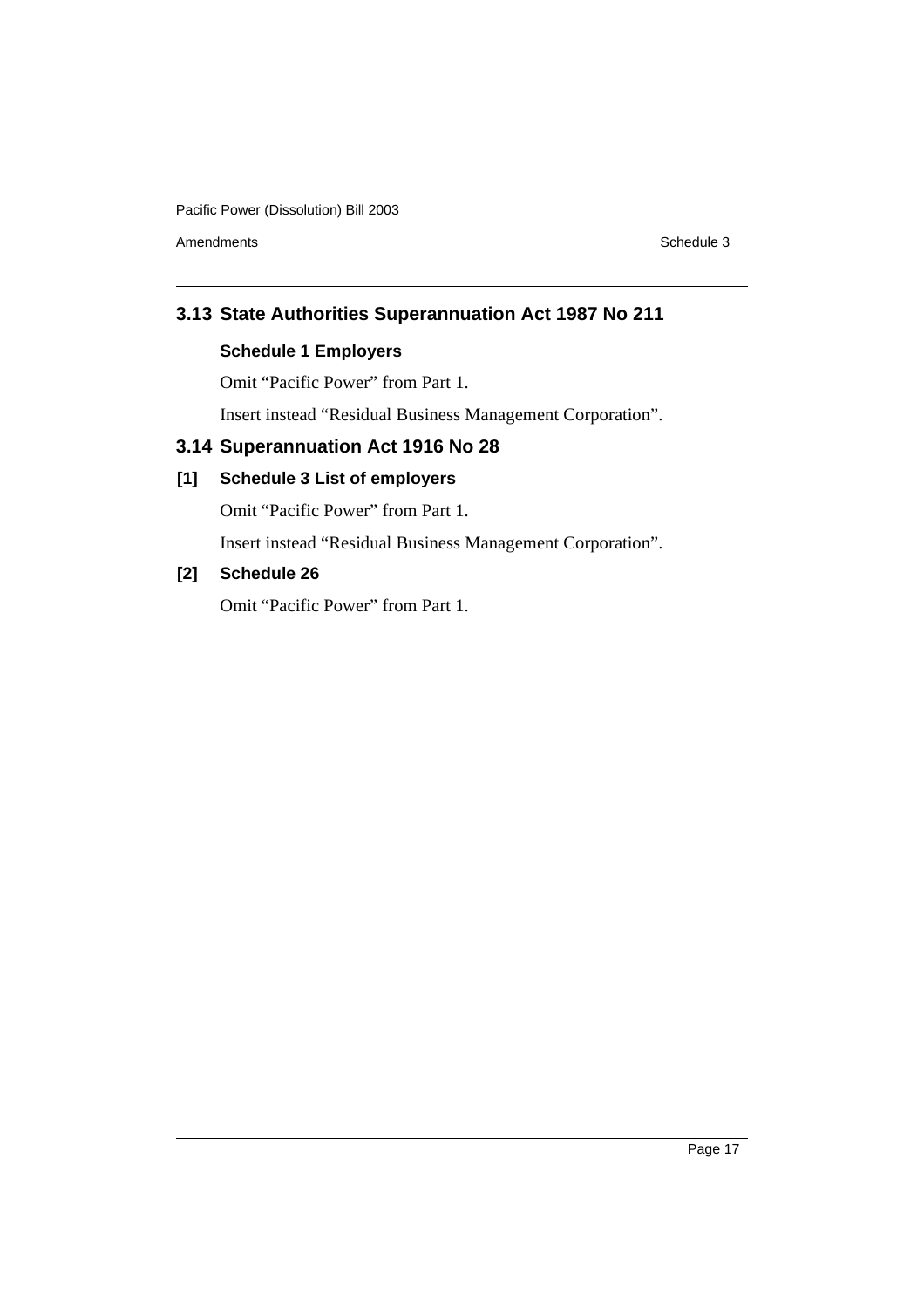Schedule 4 Savings and transitional provisions

# <span id="page-19-0"></span>**Schedule 4 Savings and transitional provisions**

(Section 20)

#### **1 Regulations**

(1) The regulations may contain provisions of a savings or transitional nature consequent on the enactment of the following Acts:

this Act

- (2) Any such provision may, if the regulations so provide, take effect from the date of assent to, or commencement of, the Act concerned (whichever is earlier) or a later date.
- (3) To the extent to which any such provision takes effect from a date that is earlier than the date of its publication in the Gazette, the provision does not operate so as:
	- (a) to affect, in a manner prejudicial to any person (other than the State or an authority of the State), the rights of that person existing before the date of its publication, or
	- (b) to impose liabilities on any person (other than the State or an authority of the State) in respect of anything done or omitted to be done before the date of its publication.

#### **2 Corporation same legal entity as Pacific Power**

- (1) The Corporation is taken for all purposes (including the rules of private international law) to be a continuation of and the same legal entity as Pacific Power.
- (2) Despite subclause (1), the Treasurer is taken to be the successor of Pacific Power for all purposes (including the rules of private international law) in respect of the rights and liabilities under guarantees entered into by Pacific Power and referred to in clause 6.

#### **3 Directors and senior executives of Pacific Power**

A person who, immediately before the dissolution of Pacific Power, held office as a director of Pacific Power:

- (a) ceases to hold that office, and
- (b) is not entitled to any remuneration or compensation because of the loss of that office.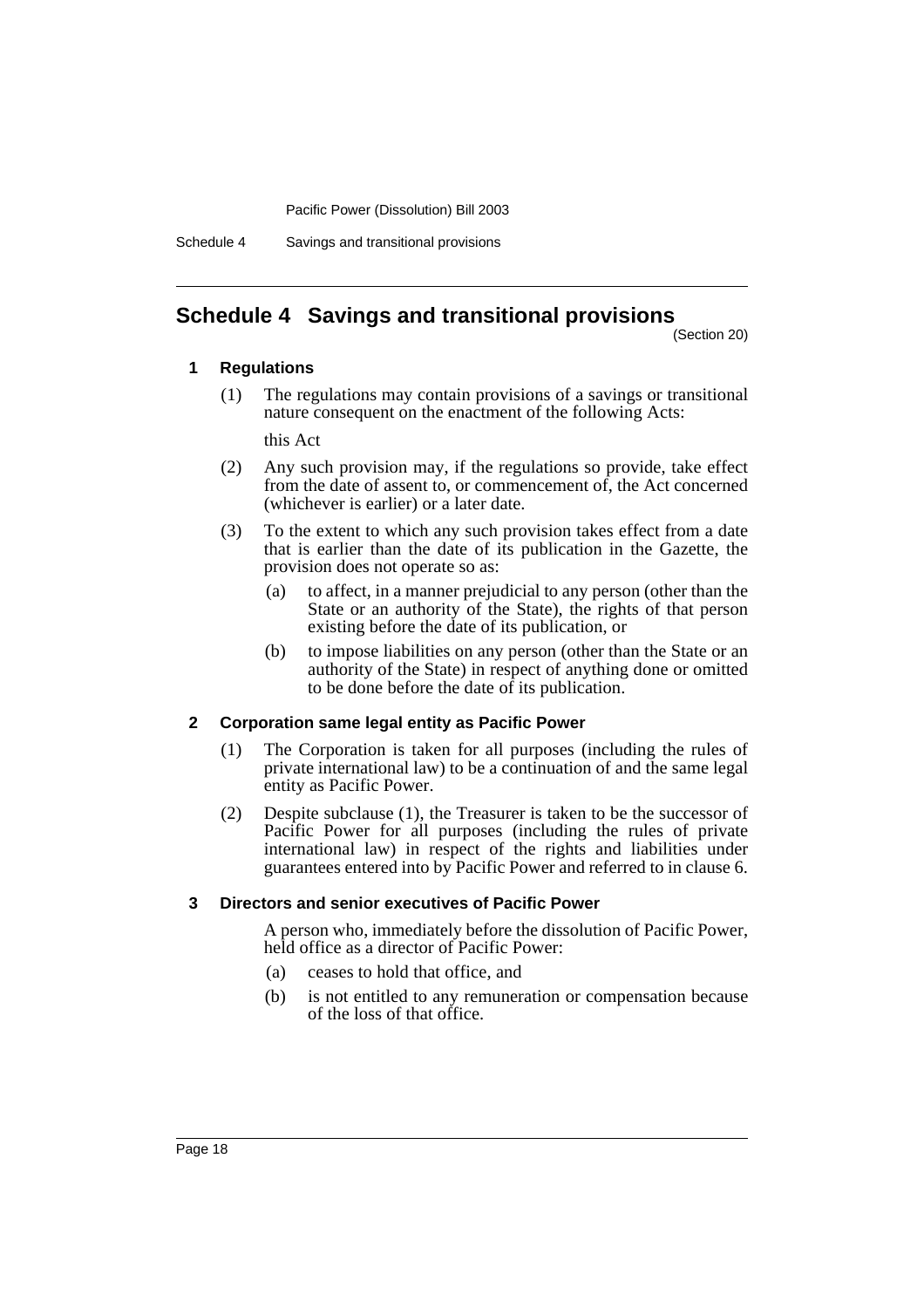Savings and transitional provisions Schedule 4 and the Schedule 4

#### **4 Staff of Pacific Power**

- (1) A member of staff of Pacific Power immediately before the dissolution of Pacific Power is (until other provision is duly made under any Act or law) to be employed as a member of staff of the Corporation in accordance with any relevant statutory provisions, awards, agreements and determinations that applied to the member of staff immediately before the dissolution.
- (2) A person who becomes a member of staff of the Corporation under this clause:
	- (a) retains any rights to sick leave, annual leave or long service leave accrued or accruing immediately before the dissolution of Pacific Power, and
	- (b) is not entitled to receive any payment or other benefit (including in the nature of severance pay or redundancy compensation) merely because of the dissolution of Pacific Power.
- (3) Section 64 (2) of the *Electricity (Pacific Power) Act 1950*, as in force immediately before the commencement of this Act, continues to apply to or in respect of a person who becomes a member of staff of the Corporation under this clause and so applies:
	- (a) as if a reference in that subsection to an employee of the Commission was a reference to any such person, and
	- (b) as if a reference in that subsection to the Commission was a reference to the Corporation.
- (4) Nothing in this Act affects any declaration that staff members were excess or surplus that applied to any members of staff of Pacific Power immediately before the dissolution of Pacific Power.
- (5) Nothing in this Act affects a secondment of a person to a wholly owned subsidiary of Pacific Power that was in force before the commencement of this Act. Any such person remains a staff member of the Corporation and is taken to have merely been seconded to that subsidiary by the Corporation.

#### **5 References to Pacific Power**

A reference in any other Act or instrument made under any other Act or in any other instrument of any kind to Pacific Power is, except as provided by clause 6 and the regulations, taken to be a reference to the Corporation.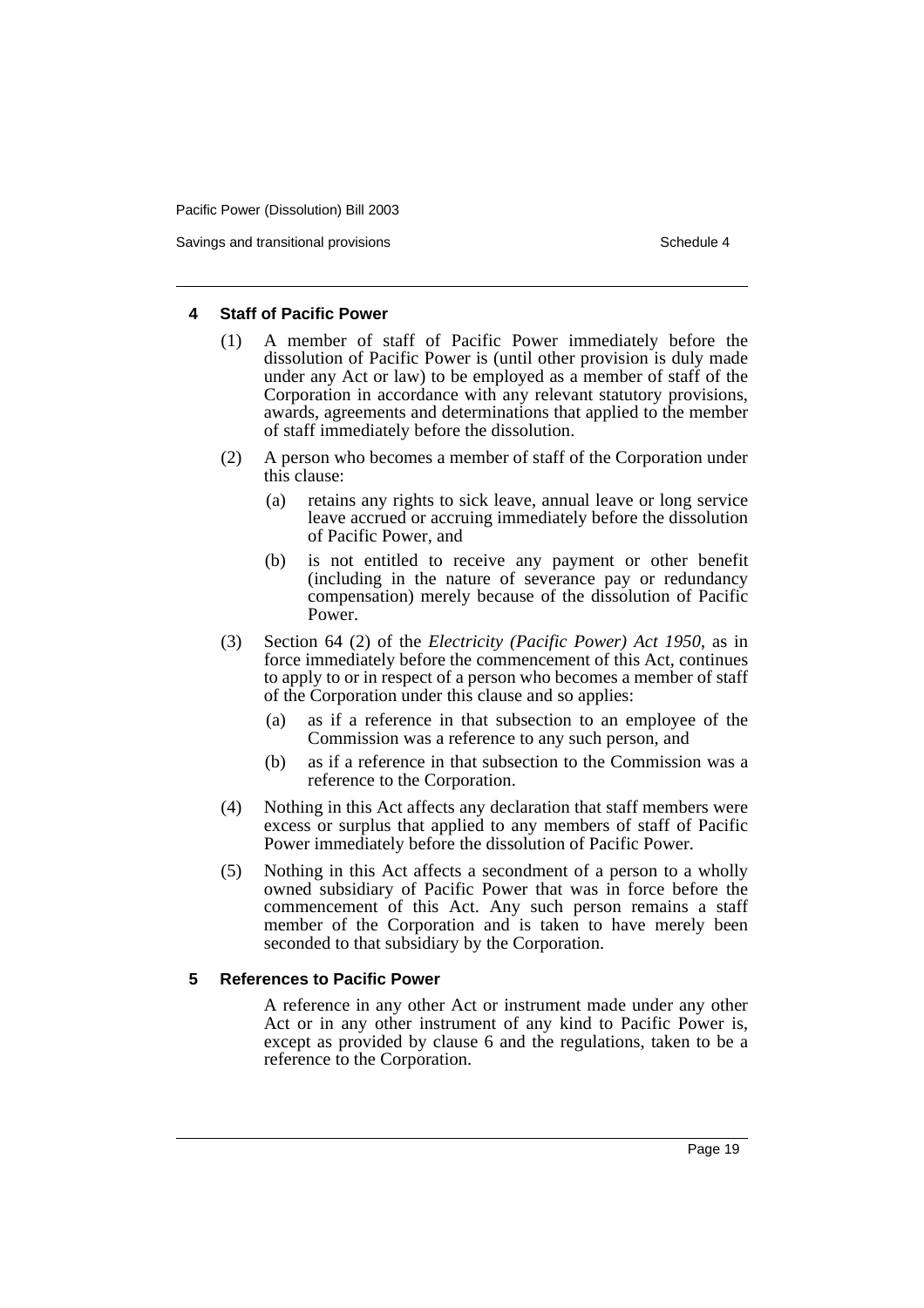Schedule 4 Savings and transitional provisions

#### **6 Guarantees by Treasurer under former Pacific Power contracts**

- (1) The Treasurer may guarantee the performance of obligations of a former subsidiary of Pacific Power, that is wholly owned by the Corporation, under a contract entered into by that subsidiary and in force immediately before the dissolution of Pacific Power.
- (2) Any such guarantee entered into by the Treasurer before the commencement of this Act is taken to have been validly entered into and given.
- (3) Any guarantee entered into by Pacific Power before the dissolution of Pacific Power in relation to a contract entered into by a wholly owned subsidiary of Pacific Power is, while the guarantee is in force, taken to have been entered into by the Treasurer.
- (4) Part 2C of the *Public Authorities (Financial Arrangements) Act 1987* applies to a guarantee entered into, or taken to have been entered into, by the Treasurer under this clause in the same way that it applies to a guarantee given under section 22B of that Act.
- (5) Nothing in this Act affects any guarantee entered into before the commencement of this Act under Part 2C of the *Public Authorities (Financial Arrangements) Act 1987* in relation to the performance of obligations of a former subsidiary of Pacific Power and any such guarantee continues to have effect under that Part.

#### **7 Annual report after dissolution**

- (1) A report relating to the operations of Pacific Power for the financial year ending 30 June 2003 is, subject to this clause, to be prepared under the *Annual Reports (Statutory Bodies) Act 1984*.
- (2) The report is to be submitted to the Treasurer with a letter signed by 2 persons who were directors of Pacific Power immediately before the dissolution of Pacific Power.
- (3) The report is not required to contain any information related to any future period.

#### **8 Financial statements**

For the purposes of section 43A of the *Public Finance and Audit Act 1983*, 2 or more persons who were directors of Pacific Power immediately before the dissolution of Pacific Power may prepare and submit financial statements for Pacific Power.